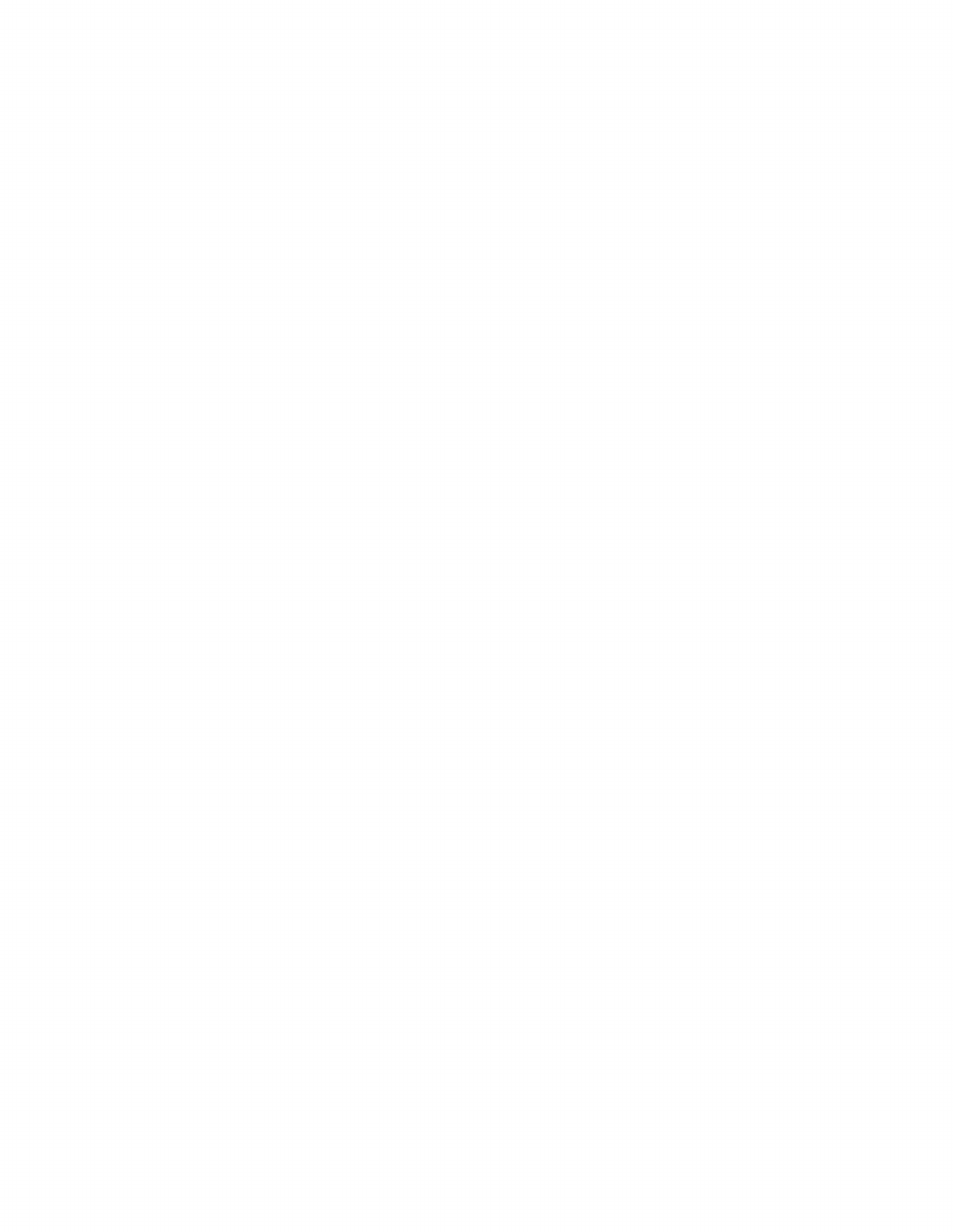## THE ROLE OF JURIES IN MANAGING PATENT ENFORCEMENT: JUDGE HOWARD MARKEY'S OPINIONS AND WRITINGS

## JOHN R. ALISON \*

Thank you very much, Richard. I greatly appreciate the introduction. We're going to try to do things a little differently in this panel. It's a more interactive format, and we sure hope it's going to work.

To begin-it is a difficult and daunting task to attempt, in a simple 15 minute period, a summary of Chief Judge Markey's efforts to promote, define, and improve the role of lay juries in patent cases. It is a subject on which he frequently wrote and spoke throughout his judicial career-on which he spoke freely, and with deep conviction, with both his judicial colleagues and his clerks. When Chief Judge Markey began working as a Unites States Judge in the  $1970s<sub>i</sub>$  he could state from experience-as he did in one of his earliest published speeches, entitled *Special Problems in Patent Cases*<sup>2</sup>—that "it is rare to have a jury in a patent case."<sup>3</sup> Yet, by the time he left the bench in 1989, jury trials in patent cases had become common, and now are the norm. According to the last Federal Circuit Bench and Bar survey I've read, more than 65% of all patent trials now involve juries.4 One might say, "it is rare today *not* to have a jury in a patent case." This thirty-year evolution in judicial and attorney thinking about juries in patent cases is absolutely remarkable.

The Markey doctrine on jury trials can perhaps be simplified into three basic principles. The first Markey principle-which he believed with deepest convictionwas that the right to a trial by jury in patent cases was fundamental to the patent holder's civil rights-and that such right *shall be preserved* under the 7th Amendment and *should not be rationed* in civil actions. The second Markey principle is that proceedings in patent jury trials *should be actively managed like all other civil trials,* by the judges and the lawyers who participate in them. And the third Markey principle-balancing and complementing the first two-is that the federal courts need to strike a pragmatic balance between the right to jury trial in patent cases, and the corresponding role of the jury in determining the range of issues presented in patent cases, and the need to protect other important Federal interests-such as excepted subject matter (e.g., Hatch-Waxman disputes involving abbreviated new drug applications), the ultimate determination of equitable issues by the district court, and trial judge's legal responsibility to construe claims at issue.

Let's turn to the first of the three Markey principles I've just outlined—that the right to jury shall be preserved and shall not be rationed in civil cases.

To gain insight and a basic appreciation for Chief Judge Markey's views on the

**<sup>\*</sup>** Mr. Alison served as law clerk to Chief Judge Howard T. Markey from May 1984 through August 1986. He is a partner at Finnegan Henderson Farabow Garrett & Dunner, LLP.

<sup>1</sup> Sherman L. Cohn, *Howard* T *Markey,* 1 J. Fed. Cir. Hist. Soc'y 7, 9 (2007) ("On May 3, 1972, President Nixon nominated Howard T. Markey to be the Chief Judge of the U.S. Court of Customs and Patent Appeals.").

<sup>2</sup> Howard T. Markey, *Special Problems in Patent Cases,* 66 F.R.D. 529 (1975).

**<sup>3</sup>** *Id.* at 545.

<sup>4</sup>*Cf* Kimberly A. Moore, *Judges, Juries, and Patent Cases-An Empirical Peek Inside the BlackBox,* 11 FED. CIR. B.J. 209, 210 (2001) (stating that "from 1997 to 1999, 59% of all patent trials were tried to juries").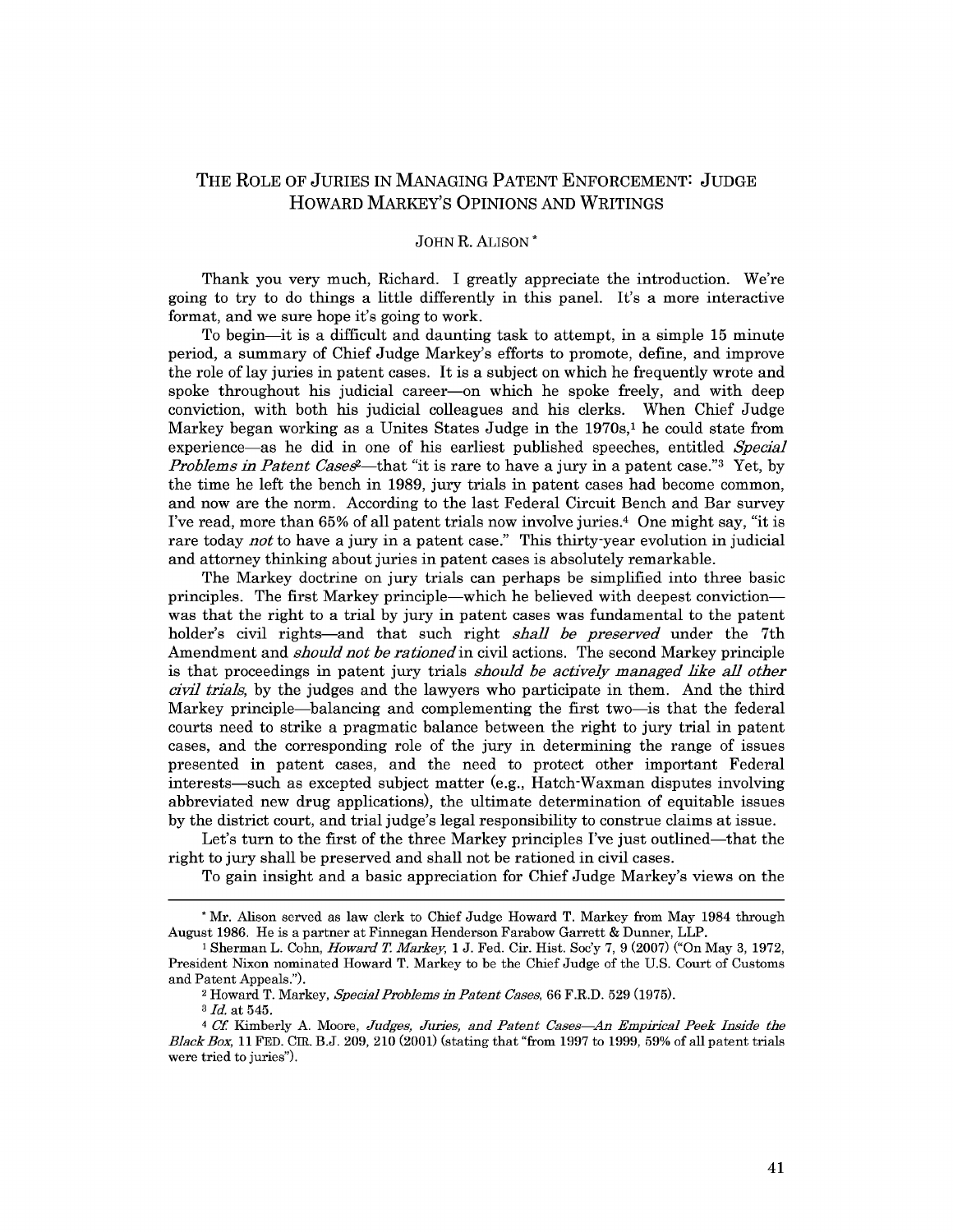necessary role of juries in patent cases, we can look first at two basic teaching cases, *Connell v. Sears, Roebuck & Co.*<sup>5</sup> which was the first patent jury case reviewed by the United States Court of Appeals for the Federal Circuit, and Chief Judge Markey's additional views in *SRI International v. Matsushita Electric Corp.,6* an in banc decision that issued during an interesting period in the Federal Circuit's evolution in the mid-1980s.

In *Conne]],* Chief Judge Markey, writing for a three judge panel, affirmed the trial court's grant of judgment as a matter of law that overturned a jury verdict in favor of plaintiff-patentee Connell.<sup>7</sup> The trial court had submitted a jury form for a general verdict, supported by fifteen special written interrogatories under Federal Rule of Civil Procedure  $49(a).8$  The jury found for Connell, both as to validity and infringement of claims to a hair "teasing and unsnarling implement."9 The trial court overturned the jury verdict on both grounds.'0 On appeal, Connell had argued that the trial court's judgment as a matter of law order, in effect, substituted the trial court's view of the evidence for the facts found by the jury and had deprived him of the right to a jury trial. $11$ 

Although Chief Judge Markey disagreed with Connell's ultimate argument, his opinion agreed with (and expressly found for) Connell on a series of underlying issues, vigorously reaffirming Connell's fundamental right to a jury trial.12 The key insight provided by Judge Markey's opinion emerges from his balancing of the Constitutional jury rights-which clearly assumes primacy-with judicial procedures intended both to protect those rights while avoiding an unjust outcome.<sup>13</sup>

Chief Judge Markey's organized his affirmance of the trial court's order in the form of an Aristotelian dialectic.<sup>14</sup> As his thesis, he acknowledged that "[t]he Seventh Amendment to the Constitution preserves the right to trial by jury in suits at common law and also provides that United States Courts shall not re-examine facts tried by jury except under the rules of common law."15 He further emphasized, moreover, that following the merger of law and equity under the Federal Rules, the judicial practice of "[p]ermitting the jury to draw legal conclusions based on the jury's fact findings and reached in light of instructions on the law" also *"has been preserved as part of the right."16* Note, however, Judge Markey's stealth insertion of a judicial management component ("in light of the instructions") into his broad affirmation of the constitutional right to jury trials in patent cases. This is vintage Markey

**<sup>5</sup>** 722 F.2d 1542 (Fed. Cir. 1983) (Markey, C.J.).

**<sup>6</sup>** 775 F.2d 1107 (Fed. Cir. 1985) (in banc) (Market, C.J.).

**<sup>7</sup>***Connell,* 722 F.2d at 1555.

**<sup>8</sup>** *Id.* at 1545.

**<sup>9</sup>**Connell v. Sears, Roebuck & Co., 559 F. Supp. 229, 232 (N.D. Ala. 1983), affd *in part,* 722 F.2d 1542 (Fed. Cir. 1983); *see Connell,* 722 F.2d at 1545.

<sup>10</sup>*Connel,* 559 F. Supp. at 250; *see Connell,* 722 F.2d at 1545.

<sup>11</sup> *Connel,* 722 F.2d at 1553-54.

<sup>&</sup>lt;sup>12</sup> *Id.* at 1546.

**<sup>13</sup>** *Id.* at 1546-47.

<sup>14</sup> ROBIN SMITH, ARISTOTLE'S LOGIC (Stanford Encyclopedia of Philosophy 2007) (2000) (stating that "a view of dialectic as argument directed at another person by question and answer and consequently taking as premises that other person's concessions"), *available at* http ://plato.stanford.edu/entries/aristotle-logic/.

<sup>15</sup> *Connell,* 722 F.2d at 1546.

<sup>16</sup> *Id.* (emphasis added).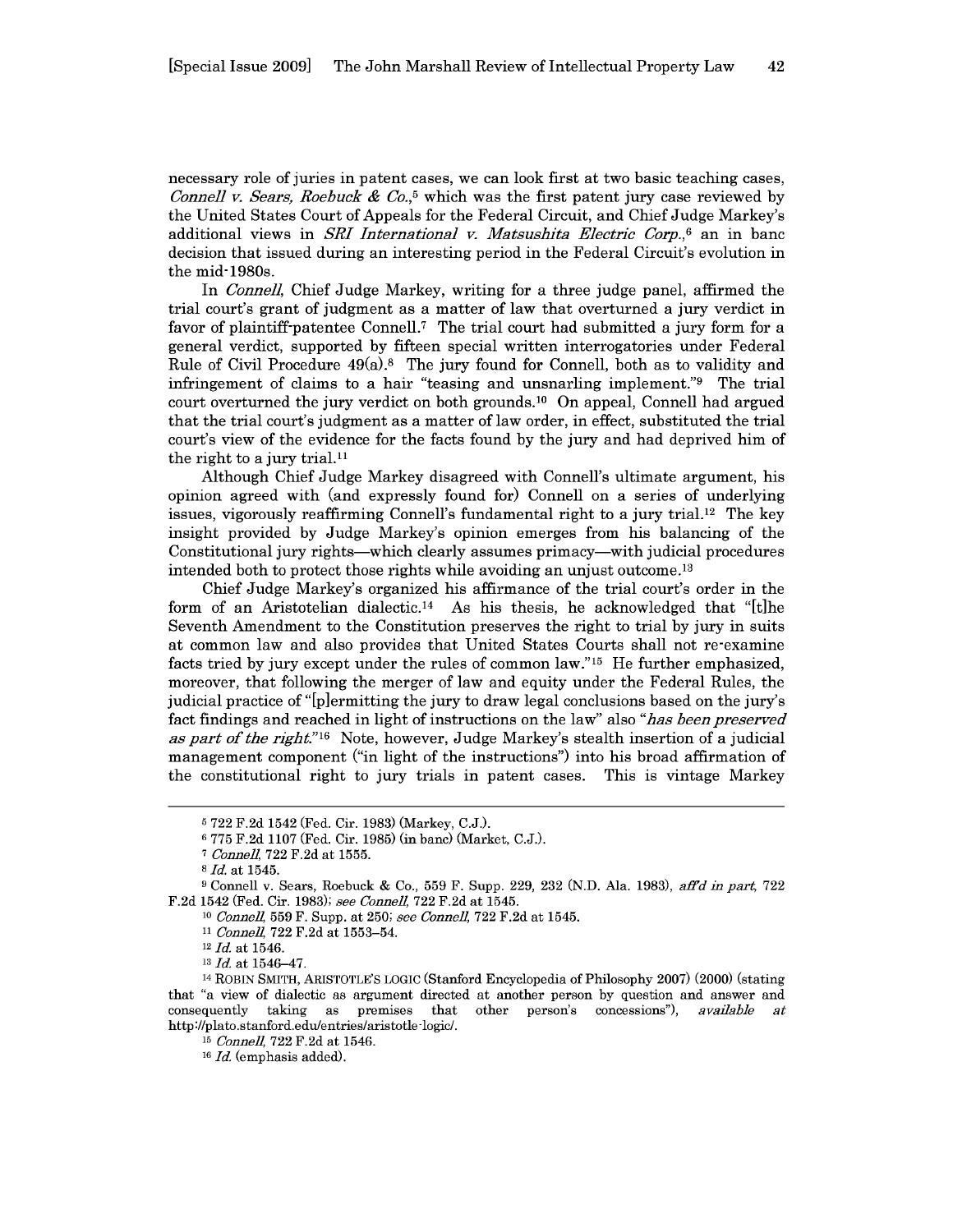reasoning: first, affirm the primacy of individual rights; second, impose systemic judicial checks upon the exercise and interpretation of those rights; and third, find balance to avoid unjust results. And, indeed, by way of illustration, immediately after acknowledging the jury's right to draw legal conclusions based on the facts *and* the trial court's instructions, Judge Markey reaffirms that although the trial court "remains ultimately responsible for upholding the law applicable to the facts," the trial court is not authorized to "substitute its view for that of the jury when to do so would be an effective denial of the right to trial by jury."<sup>17</sup>

In *SRI,* Chief Judge Markey wrote separately to address whether the constitutional right to a jury trial in patent cases was subject to a "complexity exception.<sup>"18</sup> The underlying case arose on appeal from a grant of summary judgment of noninfringement to the accused infringer Matsushita. 19 Although plaintiff/patentee SRI had timely filed a jury demand, the trial court had discontinued preparations for jury proceeding and then converted those preparations into the preparations for a bench trial.<sup>20</sup> At the bench trial, he granted summary judgment to the defendant in the case.<sup>21</sup> During the process, the judge stated that had he didn't "see any factual issues that would be proper for a jury" and that, in the absence of an evidentiary conflict, he did not "see a jury issue in a patent case."<sup>22</sup> Those two statements captured Chief Judge Markey's entire attention when reviewing the case.<sup>23</sup>

At the outset of his "Additional Views," Chief Judge Markey rejected the suggestion (which he detected in the trial court's summary judgment) that the Federal Circuit had in any way changed the course of the patent law such that special rules and procedures applied to the management of patent cases.<sup>24</sup> He saw, moreover, in the district court's management of the evidence relating to "factual issues" a strong suggestion that, for efficiency's sake, complex evidentiary matters were better off being resolved by the Court than by a jury.<sup>25</sup> He therefore wrote his "Additional Views," to reaffirm, at length, the primacy of the Seventh Amendment right to a jury trial in patent cases on all issues of fact and law.

He observed, in particular, that one federal appellate court and three federal district courts had either remanded or struck jury demands in "complex" civil actions. 26 The basic tenant of that view was the perception (both before bench and bar) that legally or economically complex issues had become too complex for decision by lay jurors and should therefore be tried to a single judge.<sup>27</sup> That precept, he said, ignored the fact that lay juries were routinely called on to decide highly complex

24 **Id.**

**25** *Id.* at 1126-27.

**<sup>26</sup>**Id. at 1127.

*<sup>17</sup>***Id.**

**<sup>18</sup>**SRI Int'l v. Matsushita Elec. Corp., 775 F.2d 1107, 1127 (Fed. Cir. 1985) (Markey, C.J., additional views).

**<sup>19</sup>***Id.* at 1111 (majority opinion).

**<sup>20</sup>***Id.* at 1112-14.

<sup>21</sup> SRI Int'l v. Matsushita Elec. Corp. of Am., 591 F. Supp. 464, 474 (N.D. Cal. 1984), *rev'd,* 775 F.2d 1107 (Fed. Cir. 1985).

<sup>22</sup> *SRJI-ntl,* 775 F.2d at 1113-14.

**<sup>23</sup>** *See id.* at 1126 (Markey, C.J., additional views).

**<sup>27</sup>***See, e.g.,* Patrick Devlin, *Jury Trial of Complex Cases: English Practice at the Time of the Seventh Amendment,* 80 COLUM. L. REV. 43, 51-53 (1980).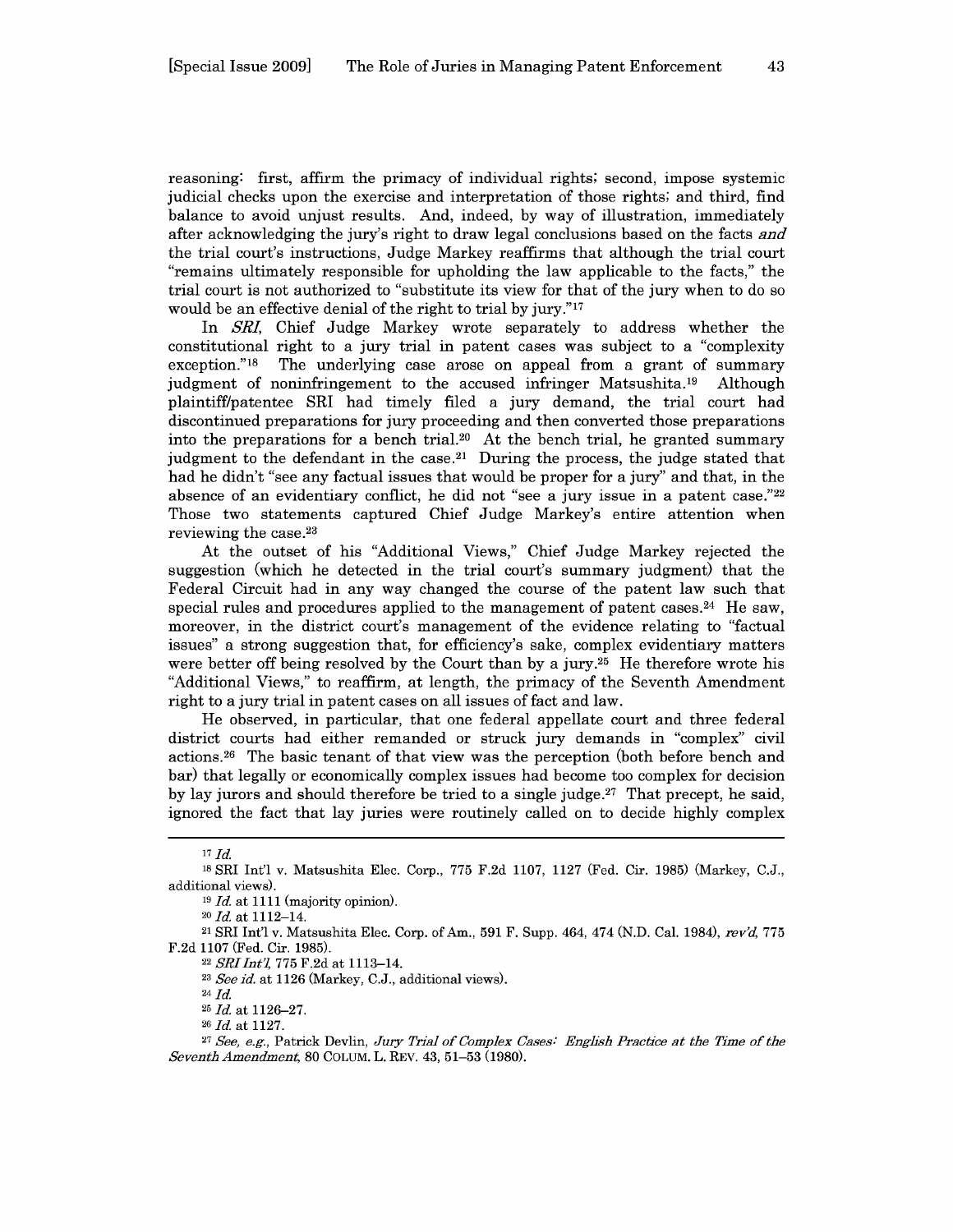factual and economic cases, in both civil and criminal cases, and were in most cases rigorously reviewed and upheld upon subsequent judicial review.<sup>28</sup>

Although not explained in his opinion, Chief Judge Markey's focus on the strength of jury verdicts was based on solid empirical footing. Before his appointment to the United States Court of Customs and Patent Appeals ("CCPA"), Howard Markey actively litigated patent cases in the federal courts, bringing to his judgeship a wealth of direct personal experience. 29 During his years as Chief Judge of the CCPA, he frequently sat by designation as a panel member of the eleven regional circuit courts of appeals. 30 Indeed, by 1984 he could confidently claim to have sat with every sitting appeals court judge in the United States.<sup>31</sup> He also had been designated to try intellectual property cases in several circuits, and therefore could claim personal familiarity with the appellate scrutiny given to trial judges, with whom he felt a particularly strong bond.<sup>32</sup>

During his early years on the bench, Chief Judge Markey said that he routinely sent an informal "survey letter" to all sitting trial judges asking the following four questions (which I recreate from memory, with a view to recapturing the substance of our discussions): (1) How many civil and criminal jury trials have you presided over during the past year? (2) In what percentage of the verdicts rendered by the jury, would you have voted in the same manner arrived at by the jury? (3) In those instances where you would have voted differently from the jury, in what percentage did you believe that the jury's decision was plainly reasonable? (4) In those instances where you did not believe that the jury's decision was plainly reasonable, in what percentage did you grant a motion for JNOV or a new trial?

In our conversations during his preparation of materials used in his Additional Views, Chief Judge Markey recalled that-year upon year-the trial judges who responded to his letter reaffirmed that they would have "voted with the jury" more than 90 percent of the time. In those instances where the presiding judge stated that he or she would have voted differently from the jury, Chief Judge Markey said the presiding judge found the jury's verdict plainly reasonable in more than 50 percent of the cases in question. And in those instances where the presiding judge did not find the jury's verdict plainly reasonable, Chief Judge Markey said the presiding judge granted judgment as a matter of law or a new trial about 50 percent of the time. He remarked during our discussions that his informal survey was consistent with federal judicial workload statistics reflecting both trial and appellate review of jury cases.<sup>33</sup>

In sum, Chief Judge Markey's real life experience—as a lawyer litigating patent cases, as a district court judge, and as an appellate judge-firmly convinced him that the American jury system provided a strong vehicle for deciding complex civil and

**<sup>28</sup>***SRIIntl,* 775 F.2d at 1130-31.

**<sup>29</sup>***See* Cohn, *supra* note 1, at 9.

*<sup>30</sup>See id.* at 10.

**<sup>31</sup>** *Jd*

**<sup>32</sup>***See* Poole v. Mossinghoff, 214 U.S.P.Q. (BNA) 506 (D.D.C. 1982) (Markey, C.J.) (sitting by designation); Potter v. Dann, 201 U.S.P.Q. (BNA) 574 (D.D.C. 1978) (Markey, C.J.) (sitting by designation).

*<sup>33</sup>See* JAMES C. DUFF, ADMIN. OFFICE OF THE U.S. COURTS, JUDICIAL BUSINESS OF THE UNITED STATES COURTS: 2007 ANNUAL REPORT OF THE DIRECTOR 13 (2007), *available at* http ://www.uscourts.gov/judbus2007/JudicialBusinespdfversion.pdf.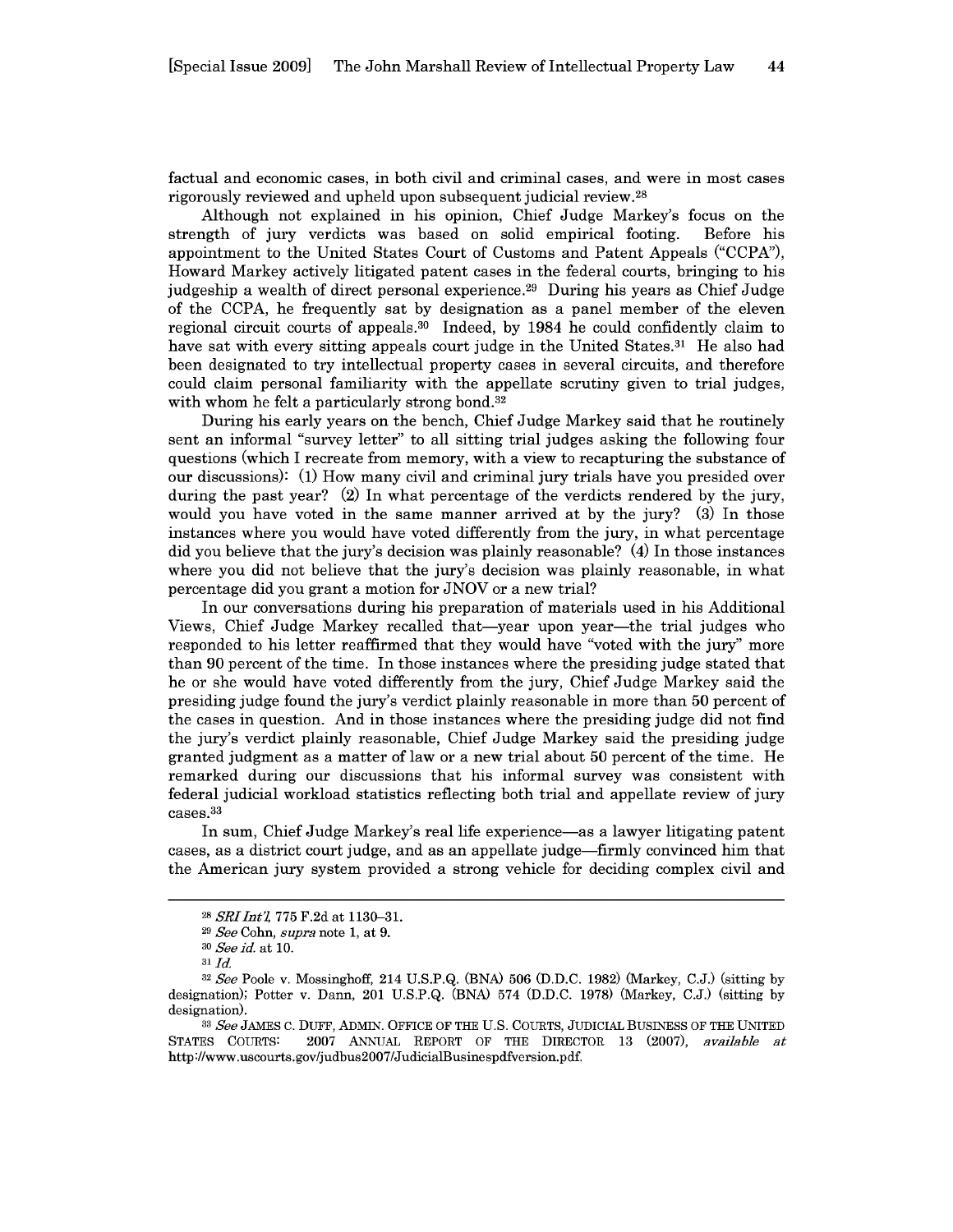criminal cases. Moreover, where the presiding judge was convinced that the jury had made a mistake, procedural vehicles clearly existed to avoid an unjust result. $34$ 

Judge Markey's "Additional Views" in *SRI* forcefully rejected the Seventh Amendment right to jury trial "was never 'intended' to extend to certain 'complex cases' of today," and that a "better system" would focus social resources upon experts.35 Judge Markey believed that "[t]he call for injection of 'expertise' into our jurisprudence can be as alluring, and as fatal, as the sirens' song" and rejected reliance on what he called "juriscience" and the expertise of specialized courts (which, theoretically, also might exclude lay judges as triers of patent cases).36 Moreover, whatever the academic merits of the discussion, the plain language of the Seventh Amendment clearly trumped contemporary concerns regarding "the practical abilities and limitations of juries."<sup>37</sup> Judge Markey's "Additional Views" also rejected the suggestion then advanced in the academic literature<sup>38</sup> that a conflict may exist between the Seventh Amendment, on the one hand, and the due process provisions of the Fifth and Fourteenth Amendments, on the other hand.<sup>39</sup> In response, he stated that "[t]he argument confuses the route with the destination, for 'due process' is just that, a process. It is an important and constitutionally required process. It is not a result."40 Moreover, he clearly viewed a decisional approach that caused portions of the Constitution to cancel one another as a path to anarchy: "judges are nowhere authorized to exercise their personal predilection by revising or repealing the Seventh Amendment.... To permit a judicial interpretation of a constitutional provision that destroys another constitutional provision is to place at risk the entire .<br>Constitution."4

The real problem in requiring lay jurors to decide technical issues in patent cases, in Chief Judge Markey's view, was not to be found in the technical complexity of patent matters. Rather, the challenge lay in promoting the effective management of patent trials to simplify and appropriately present evidence to the jury.42 The academic issue of complexity, in his view, was secondary to the need for pretrial and trial proceedings identifying and focusing key issues for the jury, and also developing a clear record for eventual review on appeal (if any were required).<sup>43</sup> If the Seventh Amendment lays the foundation stone for Chief Judge Markey's approach to jury trials in patent cases, strong principles of trial management-along the lines discussed above-clearly forms ground floor. We now turn to this second of the three

<sup>34</sup> See, e.g., **FED.** R. Civ. P. **50.**

**<sup>35</sup>** SRI Int'l v. Matsushita Elec. Corp., 775 F.2d 1107, 1127-28 (Fed. Cir. 1985) (Markey, C.J., additional views).

**<sup>36</sup>***Id.* at 1129.

**<sup>37</sup>** *Id.* (quoting Ross v. Bernhard, 396 U.S. 531, 538 n.10 (1970)); *ci Ross,* 396 U.S. at 538 ("The Seventh Amendment **...** depends on the nature of the issue to be tried rather than the character of the overall action.").

**<sup>38</sup>**Jeffrey Oaks, Comment, *The Right to Strike the Jury Trial Demand in Complex Litigation,* 34 U. MIAMI L. REV. 243, 289 (1980); Douglas W. Ell, Comment, *The Right to an Incompetent* Jury: *Protracted Commercial Litigation and the Seventh Amendment,* 10 CONN. L. REV. 775 (1978); *see in re* Japanese Elec. Prods. Antitrust Litig., 631 F.2d 1069, 1086 (3d Cir. 1980).

<sup>39</sup> **SRI Int'l, 775 F.2d at 1127–28** (Markey, C.J., additional views).

**<sup>40</sup>***Id.* at 1128. *41 Id.* at 1128-29. <sup>42</sup>Id. at **1131-32.**

**<sup>43</sup>** *Id.*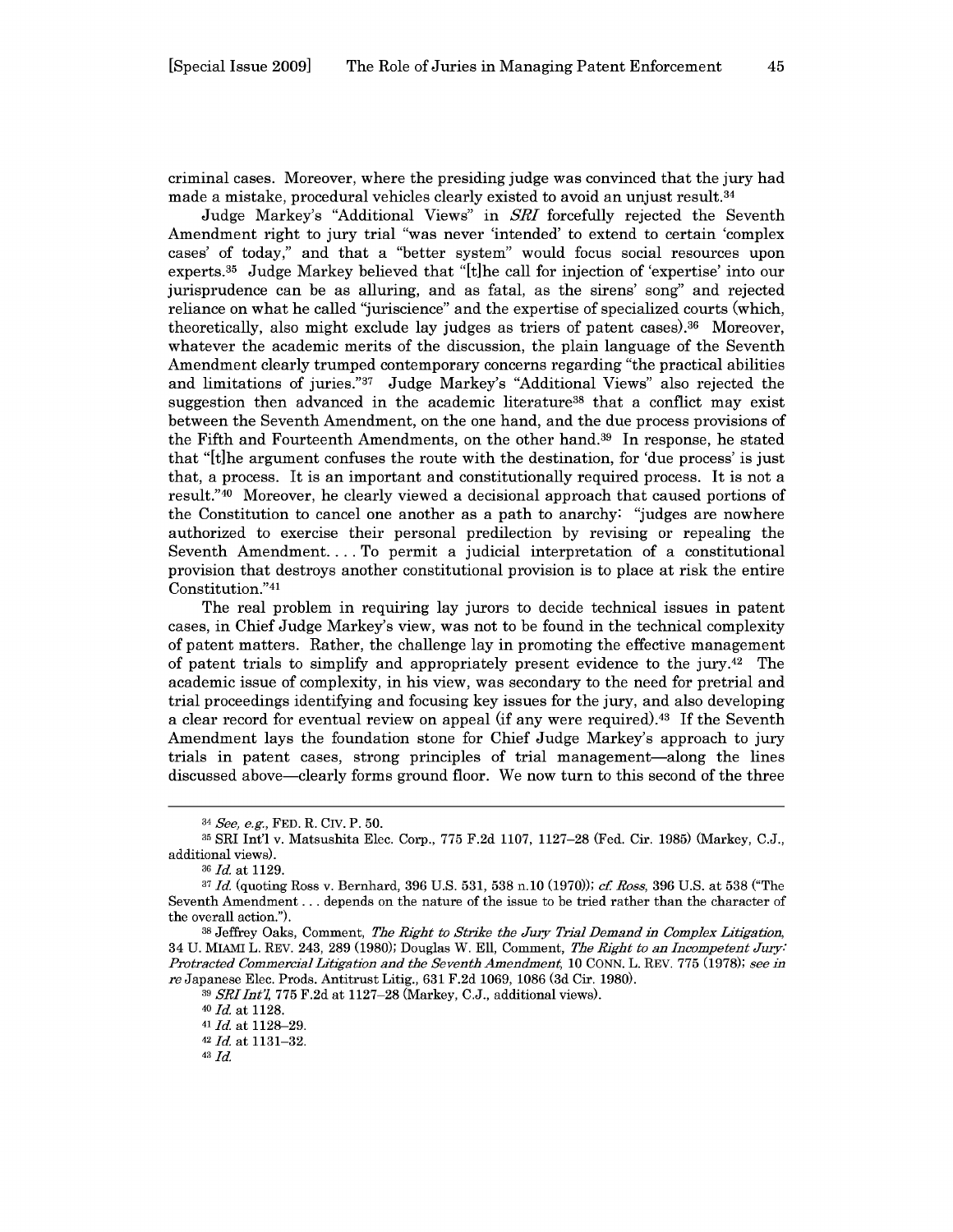Markey principles for a more detailed exploration of his thinking.

Chief Judge Markey's judicial philosophy on promoting the effective management of patent jury trials clearly predates the Constitutional doctrines explored in *SRI* and later cases. An excellent teaching case in *E.i. du Pont de Nemours & Co. v. Berkley & Co.,<sup>44</sup>*is found in an opinion authored by Chief Judge Markey while sitting by designation in the Eighth Circuit.<sup>45</sup>

Ironically, as in *Connell,* Judge Markey's judicial support for patent jury trials in *du Pont* arises in the context of a decision vacating and remanding a jury verdict.<sup>46</sup> Plaintiff patentee, du Pont, accused Berkley of infringing claims to a fishing line containing a fluorescent dye.<sup>47</sup> At trial, the district court had summarily denied du Pont's request that the jury render special verdicts identifying each of the issues regarding the patentability and infringement of the accused line. 48 Instead, the trial court submitted a form calling for a naked general verdict supported by three special interrogatories relating solely to certain fraud issues.49 The form of the verdict plainly frustrated Chief Judge Markey: although the panel opinion politely held that denial of du Pont's request for special verdicts and detailed interrogatories was not, in itself, reversible error, it observed that use of these mechanisms might very well have avoided a retrial (perhaps as an incentive for trial courts in future cases).<sup>50</sup>

In *du Pont,* Chief Judge Markey remarked that, whatever the considerations and concerns that might be involved in current discussions of juries in complex litigations, the use of interrogatories and special verdicts "from which the parties and an appellate court may glean the basis for the verdict, would appear to alleviate at least some of those concerns in some cases."<sup>51</sup> In point of fact, Chief Judge Markey bemoaned the fact that the appellate court in *du Pont* had been called upon to review "an entire 4000 page record" to resolve "over 25 issues and subissues," encompassing eleven allegations of reversible error, "[c]ouched in accusatory and turgid terminology" supported by "numerous bits and pieces of conflicting testimony and documentary evidence," from which appellate court was expected to "draw a plethora of factual inferences." 52 Chief Judge Markey's frustration (and perhaps, well concealed delight) in the mismanagement of the case by both the trial court and counsel for both parties could not have been clearer.

Chief Judge Markey's decision in *du Pont* clearly "talked softly" to avoid encroaching upon Eighth Circuit precedent. Yet, his subsequent opinion in the Federal Circuit's *Connell* exhibited less restraint and greater scope on the issue of "naked general verdicts."53 This time, having assumed nationwide jurisdiction over all patent cases, Chief Judge Markey could observe that "[such] practice leav[es] a wide area of uncertainty on review," and that "appellate judges have expressed grave

**49 E.I.** du Pont de Nemours & Co. v. Berkley & Co., 204 U.S.P.Q. 594, 596 (N.D. Iowa 1979), *vacated in part,* 620 F.2d 1247 (8th Cir. 1980).

**<sup>50</sup>***See duPont,* 620 F.2d at 1256 n.5.

**<sup>44</sup>**620 F.2d 1247 (8th Cir. 1980) (Markey, C.J.).

*<sup>45</sup> Id.* at 1255.

**<sup>46</sup>***Id.* at 1276.

**<sup>47</sup>***Id.* at 1255-56.

**<sup>48</sup>***Id.* at 1256 n.5.

*<sup>51</sup>Id.*

**<sup>52</sup>***Id.* at 1256-57.

**<sup>53</sup>** Connell v. Sears, Roebuck & Co., 722 F.2d 1542, 1546 (Fed. Cir. 1983).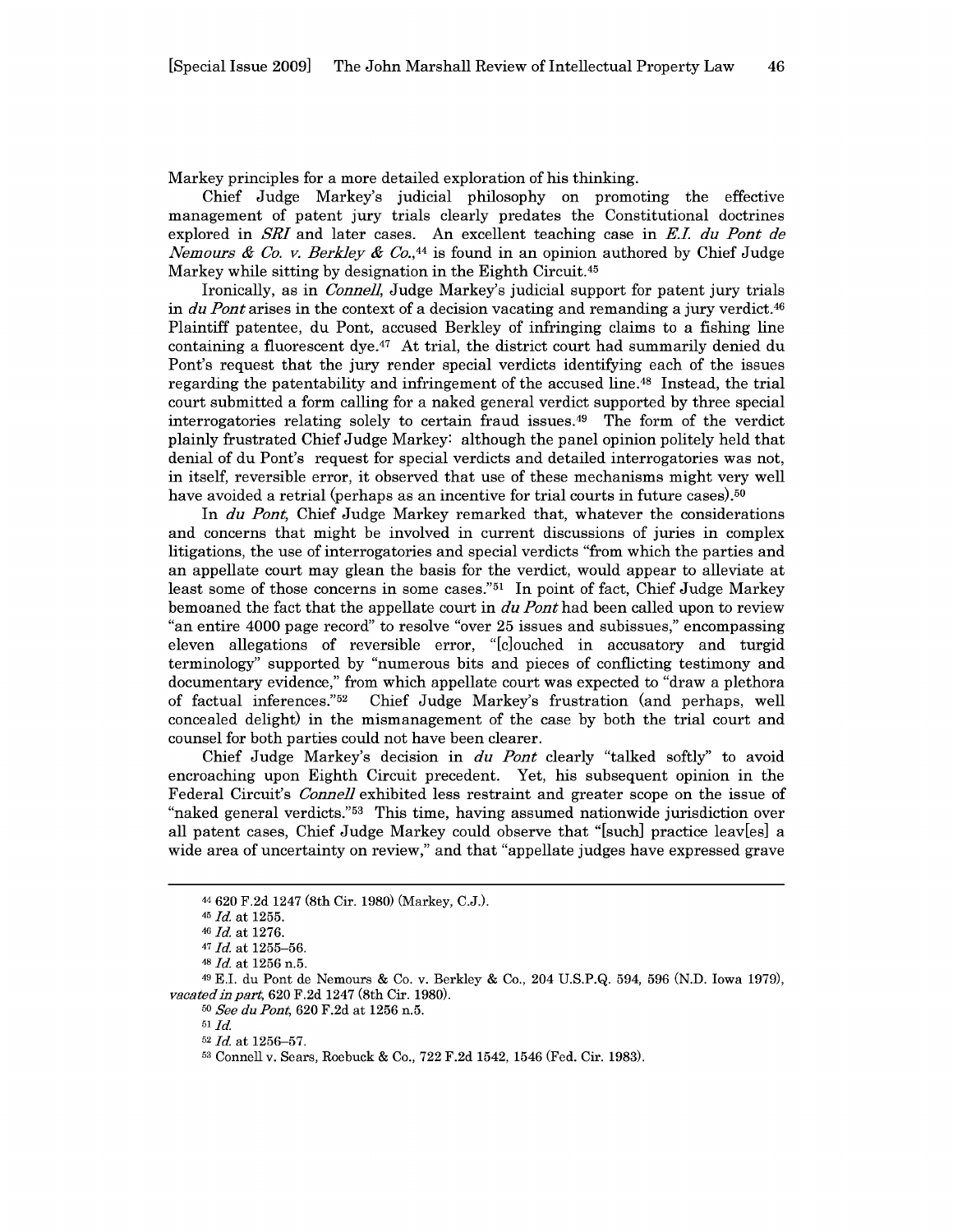concern over the use of the general verdict in civil cases."54 Indeed, in *Connell,* the Federal Circuit (having by then superseded the Eighth Circuit's review of trial procedures in patent cases) held that "[s]ubmission of the obviousness question to the jury should **...** be accompanied by detailed special interrogatories designed to elicit responses to at least all the factual inquiries enumerated in *Graham* [v. *John Deere*  $Co$ , 383 U.S. 1 (1966), and based on the presentations made in the particular trial."55

In *Conne]],* Chief Judge Markey emphasized that while great deference was due to a jury's fact findings in a civil case, that rule came with the proviso that such deference, both the trial and on appeal, was not so great as to require the acceptance of findings that were not supported by substantial evidence. 56 To avoid an unjust outcome, the Federal Rules of Civil Procedure provided both safeguards and alternatives to manage and, if necessary, correct the jury's task of trying patent cases.5 <sup>7</sup>*Conne]]* actively promoted, for instance, the use of special verdicts under Federal Rule  $49(a)$ ,<sup>58</sup> and the complementary use of special verdicts accompanied by answers to interrogatories under Rule 49(b), in managing patent jury trials.59 It paid particular attention to the role of Rule 51(a) instructions as a "guide" to the jury's deliberations.<sup>60</sup> Indeed, Chief Judge Markey's panel opinion in *Connell* expressly "recommended" to trial courts (on pain of facing retrial) that the trial court's submission of special interrogatories to the jury also be accompanied "at a minimum" by instructions making clear that the jury "must consider the invention as a whole" and that each member of the jury "must walk in the shoes of one skilled in the art."<sup>61</sup> Finally, he pointed to the curative power of Rule  $50(a)$  directed verdicts,<sup>62</sup> the authority to grant Rule  $50(b)$  judgments as a matter of law,<sup>63</sup> and further to grant Rule  $59(a)$  grants of new trials.<sup>64</sup> These procedural safeguards, he observed, insured both the parties and the judicial system against an improper outcome that might occur from a "rogue elephant" jury that disregarded the rules.<sup>65</sup>

In a March 24, 1987 speech, *On Simplifying Patent Trials,6 <sup>6</sup>*Chief Judge Markey again restated his views on the effective management in patent jury cases. Key to his judicial approach was the belief that patent cases (whether tried to the bench or to a jury) should be actively managed "like all other civil trials," in which he again reiterated the universal applicability of the Federal Rules and the broad power of the

<sup>54</sup> **Id**

**<sup>55</sup> Id** at 1547.

**<sup>56</sup>***Id.* at 1546 ("Deference due a jury's fact findings in a civil case is not so great... as to require acceptance of findings where **...** those findings are clearly and unquestionably not supported by substantial evidence. To so hold would be to render a trial and the submission of evidence a farce.").

**<sup>57</sup>***See Connell,* 722 F.2d at 1546.

**<sup>58</sup>**FED. R. Civ. P. 49(a); *Connel,* 722 F.2d at 1546.

**<sup>59</sup>**FED. R. CIv. P. 49(b); *Connell,* 722 F.2d at 1546.

**<sup>60</sup>**FED. R. Civ. P. 51(a); *Connel,* 722 F.2d at 1546.

**<sup>61</sup>***Connel,* 722 F.2d at 1547.

**<sup>62</sup>**FED. R. CIv. P. 50(a); *Connell,* 722 F.2d at 1546.

**<sup>63</sup>**FED. R. Civ. P. 50(b); *Connel,* 722 F.2d at 1546.

<sup>64</sup>FED. R. CIv. P. 59(a); *Connell,* 722 F.2d at 1546.

*<sup>65</sup>Connell,* 722 F.2d at 1546.

**<sup>66</sup>**Howard T. Markey, *On Simplifying Patent Trials,* 116 F.R.D. 369 (1987).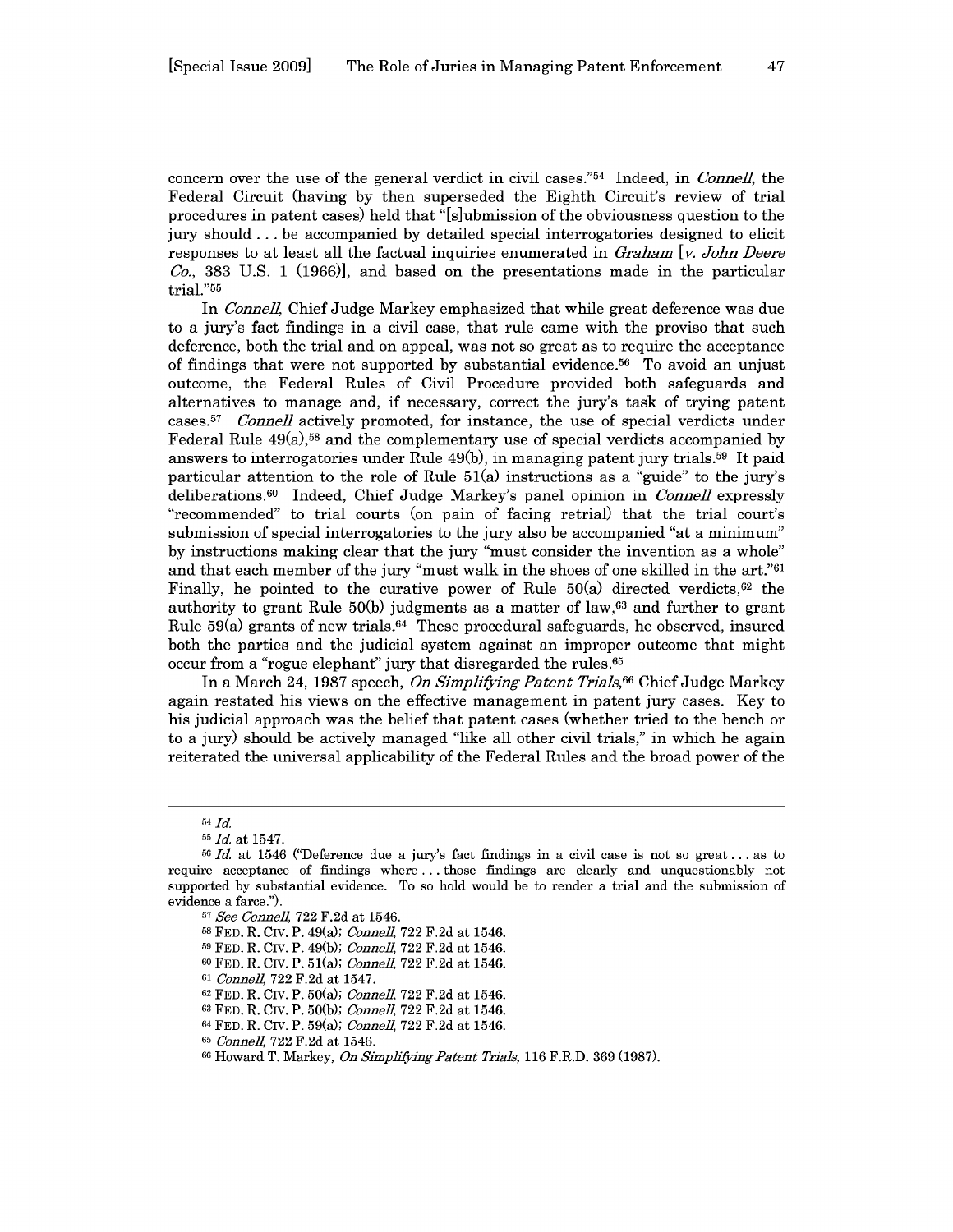jury to decide questions of law and fact. $67$  Chief Judge Markey's increased focus on jury issues in *On Simplifying Patent Trials* reflects, in itself, the increased importance of jury trials in patent cases-an evolution caused, in no small part, by his own decisions and writings promoting the role of juries in complex cases.<sup>68</sup>

Finally, Chief Judge Markey also recognized limitations upon the types of issues that were appropriate for consideration by a jury. This element of his judicial philosophy illustrates his strong sense of a need to balance between the right to a jury trial and other important Federal interests at play within the U.S. patent system.

In *Gardeo Manufacturing, Inc. v. Herst Lighting Co.*<sup>69</sup> which Joe Re will discuss in greater detail during the next session, Chief Judge Markey authored a panel opinion approving the trial court's separation (under Federal Rule 42(b)) of inequitable conduct for "pre-trial" by the district court before a scheduled jury trial on the liability and patent validity issues.<sup>70</sup> In affirming the district court's decision, the panel rejected defendant Peerless's claim that the trial court's decision on inequitable conduct effectively deprived it of a jury trial on the facts underlying the purely equitable issue of inequitable conduct. <sup>71</sup>

Similarly, in *Senmed, Inc. v. Richard-Allan Medical Industries, Inc.*<sup>72</sup> decision foreshadowing the Federal Circuit's decision in *Markman v. Westview Instruments, Inc.*<sup>73</sup>—Chief Judge Markey authored a divided panel opinion vacating and reversing a jury's infringement verdict, holding that the grounds for reversal (the legal issue of claim construction) was not preempted by the jury's verdict.<sup>74</sup> In a dissenting opinion, Circuit Judge Newman argued, with considerable force, that the jury's infringement finding implied a verdict on an issue of law requiring deference. <sup>75</sup> Writing for the panel majority, however, Chief Judge Markey adhered to the viewpoint-now universally accepted-that claim construction raised a question of law for decision by the trial judge on a motion for judgment as a matter of law (and on appeal).<sup>76</sup> Thus, even though the jury verdict answered a legal question, "that circumstance," in itself, could not relieve the trial judge or the Federal Circuit "of the judicial duty to insure that the law [was] correctly  $\left[\frac{\text{decided}}{\text{erbed}}\right]$ . Here, Chief Judge Markey concluded that acceptance of the jury verdict necessarily would sanction in the patentee's recapture of subject matter forfeited when obtaining the patent.78

I thank you for your patience, and I yield to my colleagues on the panel and to

<sup>74</sup>*Senmed,* 888 F.2d at 818, 821.

<sup>67</sup>*Id.* at 371-72, 376. This speech also advocates for the increased, creative use of Rule 42(b) of the Federal Rules of Civil Procedure to separate issues in patent trials for incremental decision, urging the bench and bar to "try infringement separately." *Id.* at 377-78.

<sup>68</sup>*See, e.g.,* Weinar v. Rollform Inc., 744 F.2d 797 (Fed. Cir. 1984) (Markey, C.J.); Perkin-Elmer Corp. v. Computervision Corp., 732 F.2d 888 (Fed. Cir. 1984) (Markey, C.J.); R.R. Dynamics, Inc. v. A. Stucki Co., 727 F.2d 1506 (Fed. Cir. 1984) (Markey, C.J.).

<sup>69</sup> 820 F.2d 1209 (Fed. Cir. 1987) (Markey, C.J.).

<sup>70</sup>*Id.* at 1210-12.

<sup>71</sup>Id. at **1211-13.**

**<sup>72</sup>**888 F.2d 815 (Fed. Cir. 1989) (Markey, C.J.).

**<sup>73</sup>** 52 F.3d 967 (Fed. Cir. 1995) (in banc), *aiTd,* 517 U.S. 370 (1996).

**<sup>75</sup>** *Id.* at 821-24 (Newman, J., dissenting).

**<sup>76</sup>***Id.* at 818 (Markey, C.J.).

**<sup>77</sup>***Id.*

<sup>78</sup> *Id.* at 818 n.6.